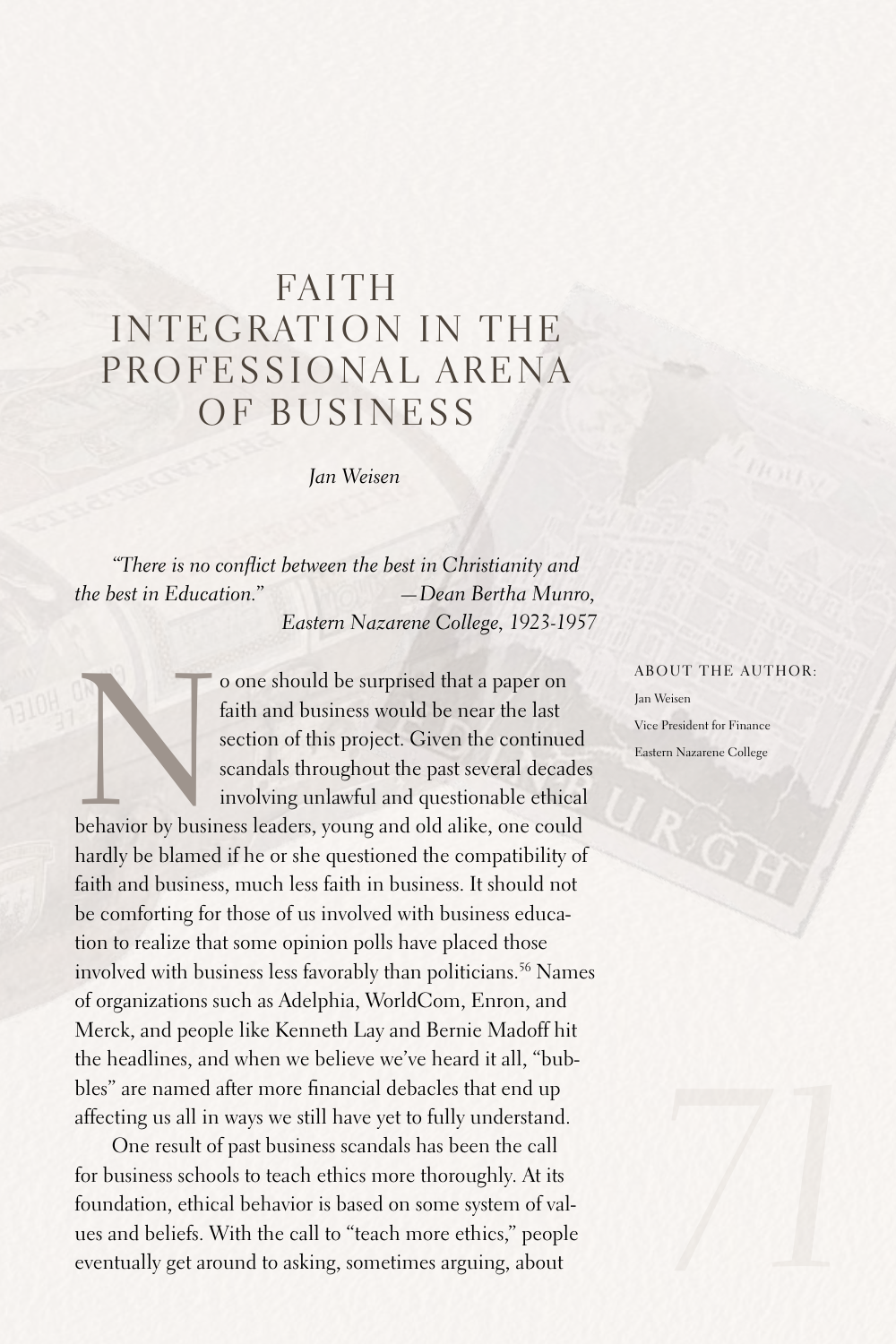whose values are to be used upon which to base our ethical teachings. Whether we teach ethics via a course on business ethics or spread across the curriculum, the inclusion of ethics in and of itself cannot transform even one of our students into



a new person with a new set of values. That outcome can be accomplished only through Christ and His Spirit (2 Cor. 5:17). In an age when people increasingly segment and compartmentalize their lives, we would be foolish to believe that "business ethics" is a world unto itself with its unique set of values of right and wrong, and that the teaching of "ethics" is the philosophy or religion depart-

ment's responsibility. Indeed ethical behavior should be modeled, taught, and expected in all departments across campus. It is in just such an environment where our Nazarene colleges and universities should be the proverbial city on a hill.

Tesus' call for us to follow Him (John 21:22) can include a business career and as such can and should be a high and holy calling. With the proliferation of not-for-profit agencies; non-governmental organizations; and huma esus' call for us to follow Him (John 21:22) can include a business career and as such can and should be a high and holy calling. With the proliferation of not-for-profit agenmission organizations, the need for godly men and women with the knowledge and skills to serve has never been greater.

One of the missional core values is the church's mission to higher education that is committed to the open and honest pursuit of knowledge and truth; the development of Christian character; and the equipping of leaders to accomplish our God-given calling of serving in the church and the world. Many a well-intentioned graduate has climbed the ladder of success to find at the end of the day that the ladder was leaning against the wrong wall during their entire career. So how do we as Christian business faculty integrate our theology into a curriculum of the four P's of marketing (product, price, promotion, and place); the debits and credits of accounting; wise investments; and so on?

A starting point perhaps should be what Wesley called three plain rules: "Gain all you can; save all you can; give all you can."57 Wesley believed in working hard, but within limits.For Wesley, implicit in this is honorable gain that would please the Lord and does not harm one's mind, body,

*Ethical behavior should be modeled, taught, and expected in all departments across campus.*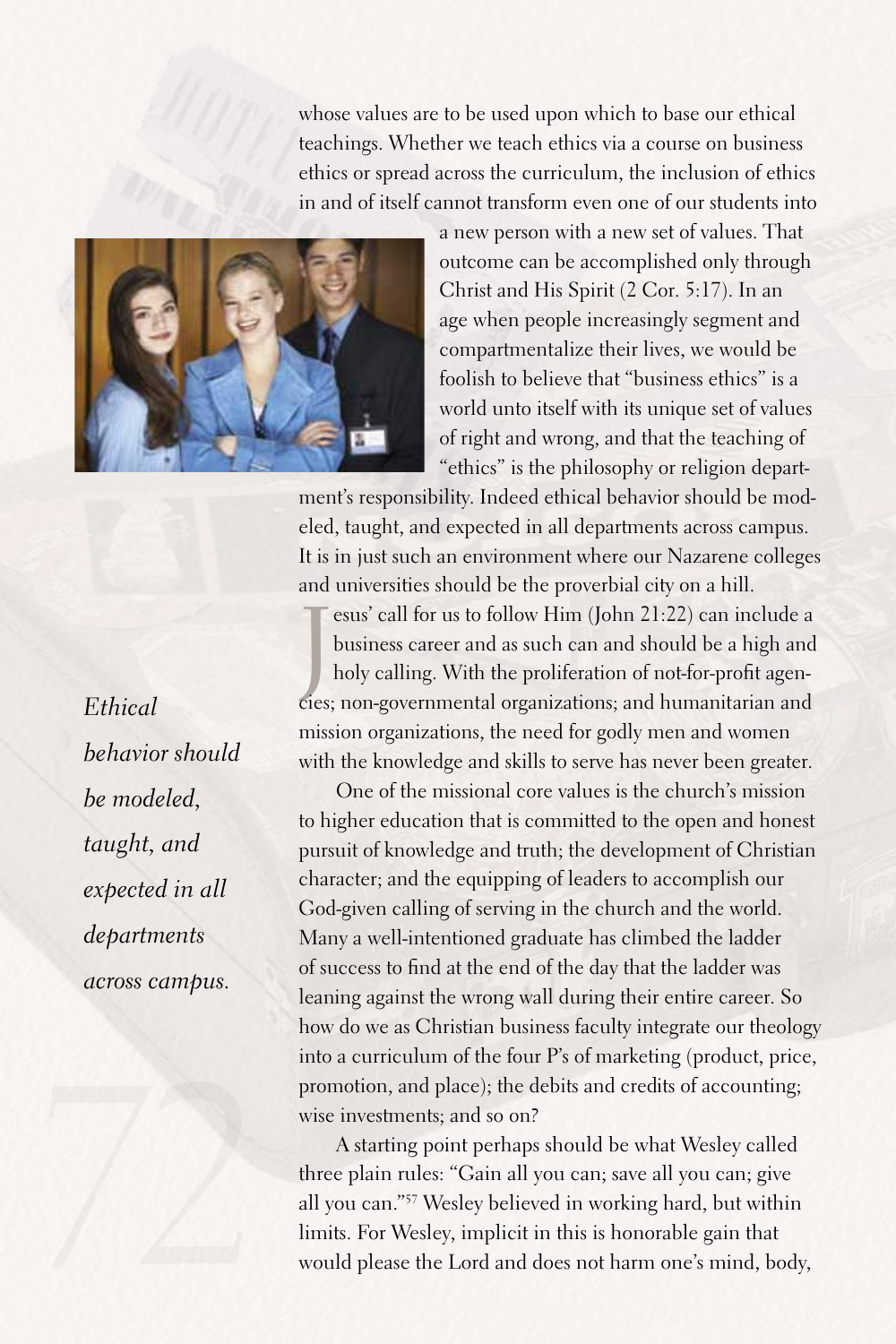

soul, or that of one's neighbor. "Wesley's primary criterion for selection of an occupation was not the consideration of one's abilities and inclinations, but the possibilities of service that is pleasing to God. Money and professional activity in the Christian calling should not be ends in themselves, but rather means leading to a higher goal: fulfillment of the divine will, consisting specifically in the commandment to love."58 A great place to begin should be in our advising regarding the courses students take inside and outside of their core classes.But at the end of the day in a very real, practical way, students need to know that their faith should be lived out in the products/services one provides at a fair price; the ethical treatment of employees, regardless of their country of residency; and the relationships with vendors, suppliers, customers, and stakeholders.

The practical outcome of the second rule ("save all<br>you can") is that we as individuals and organization<br>would not waste our resources in what Wesley call<br>gratifying the desires of the flesh. The list is long and union you can") is that we as individuals and organizations would not waste our resources in what Wesley called gratifying the desires of the flesh. The list is long and varied, and many an institution has fallen from a leadership position in what has been described as "the undisciplined pursuit of more."59 Instant gratification is a temptation to us all, but the saying "cash is king" has been true throughout history, and Wesley would have agreed.

At this time, 44 of the 50 states in the U.S.A. are projecting budget shortfalls of \$125 billion for the 2012 fiscal year with no easy solutions in sight.<sup>60</sup> Notwithstanding the recent increase in personal savings over the past two years of approximately 5.5%, the average personal savings rate is still

*Wesley's primary criterion for selection of an occupation was not the consideration of one's abilities and inclinations, but the possibilities of service that is pleasing to God.*

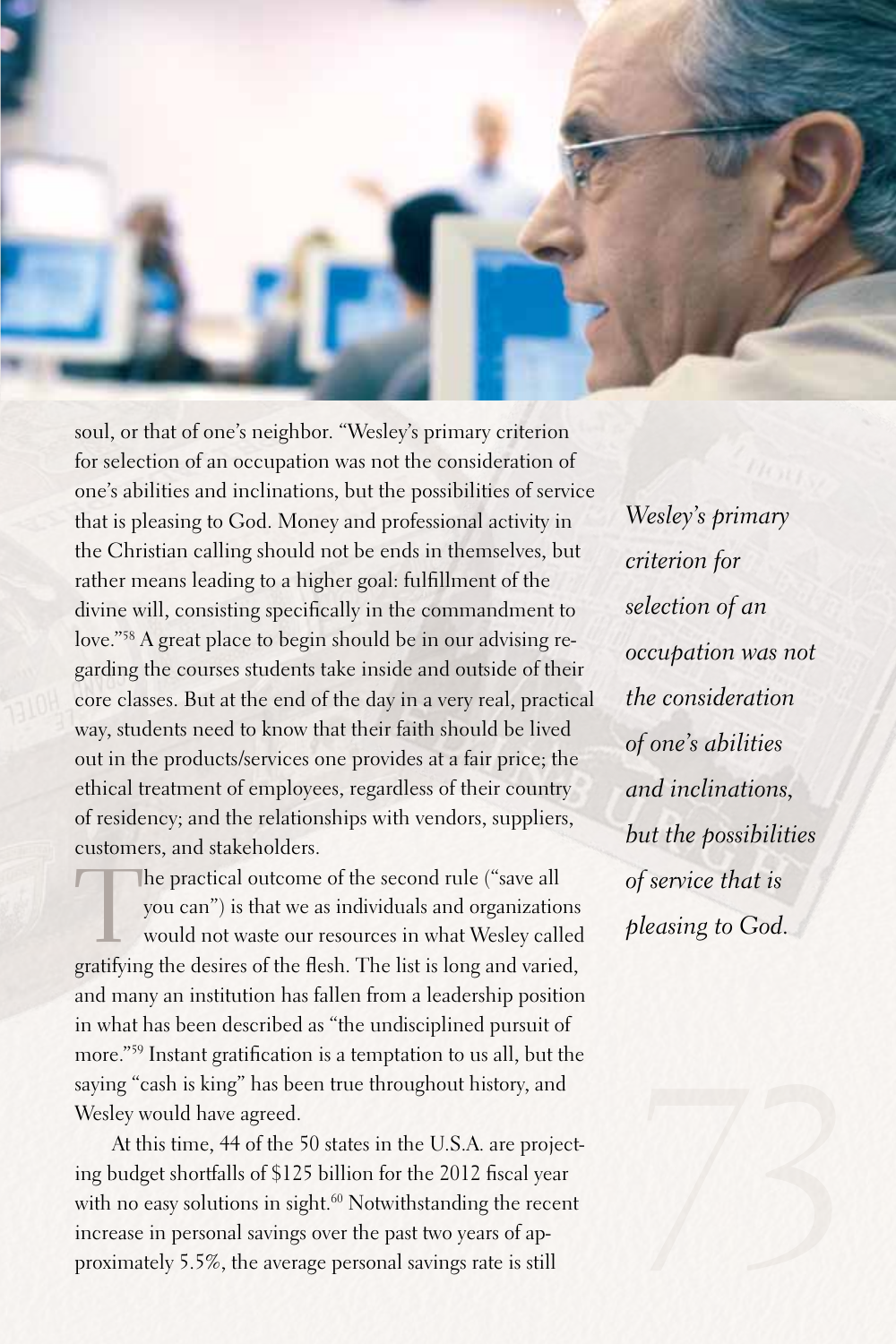low compared with that of other countries. 61 Combined with a consumer debt of approximately 2.4 trillion dollars, $62$  it is clear that we've not followed Wesley's second rule as closely as we could have. This debt equates to almost \$7,800 per man, woman, and child living in the United States, based on 2010 census data.

Wesley believed that the three rules are inextricably bound together in such a way that failure to do the third while accomplishing the first two would preclude possessions from pleasing God and from becoming a blessing for others, and ultimately possessions would become a temptation difficult to overcome. Students need to be challenged to pursue a career with a purpose and to understand that a good name individually and corporately is priceless. The issue of corporate social responsibility has become a necessary undertaking for businesses as they navigate the turbulent waters of public



perception. Students need to understand that being good global, corporate citizens is not just to allow them to look good in the eyes of their community or to increase the bottom line. Wealth as such is amoral. Unlike last year's fashion, "doing the right thing" should never go out of style. Everything that wealth can

achieve, be it good or evil, depends on how people choose to use it. The biblical admonition for stewardship of God's resources is that those who have been trusted with much will have much to answer for.

Carrying out the above activities with integrity is not a goal one strives to achieve and, once acquired, like a trophy, is put on the shelf to be admired but never attended to again. It is an on-going commitment to be genuine in a too often virtual world that becomes part of the organizational DNA that needs to be intentionally re-birthed into future institutional generations.Being successful here leads to an organization built on trust, with leadership that inspires confidence; fosters personal credibility and accountability at all levels; and